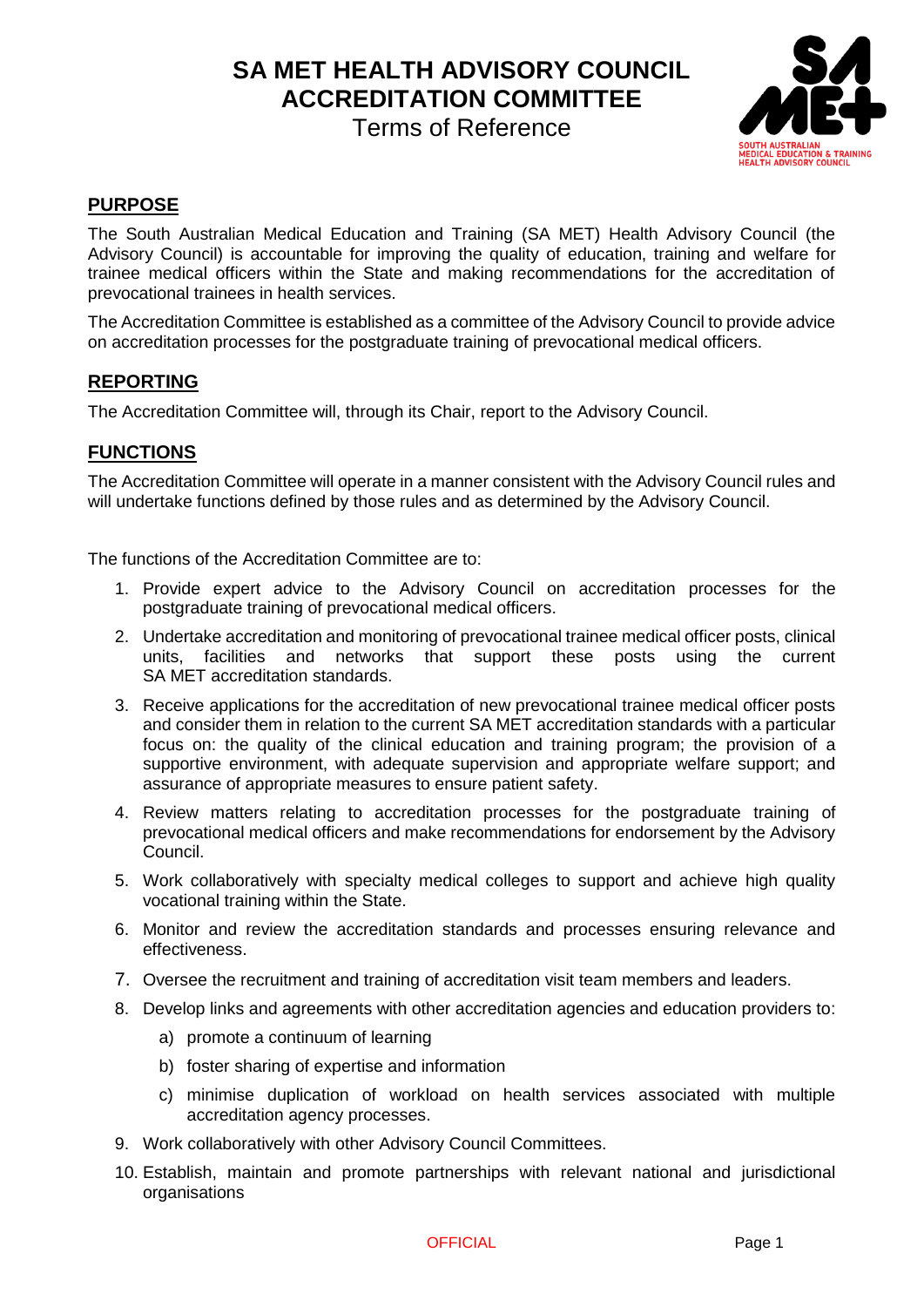## **MEMBERSHIP**

Members will be appointed by the Advisory Council for a three year term. Members have the option of being reappointed for a consecutive term.

Applications for membership will be considered from across geographical locations and address the skills-based matrix to ensure membership contain the skills, knowledge, experience and capabilities required on the Accreditation Committee.

The membership of the Accreditation Committee will be:

- Chair of the Accreditation Committee (a member of the Advisory Council)
- Deputy Chair of the Accreditation Committee (a deputy member of the Advisory Council)
- Clinician/Term Supervisor (four positions)
- General Practitioner/Private Sector Clinician (one or two positions)
- Medical Administrator
- Director of Clinical Training
- Medical Education Officer
- Trainee Medical Officer (three positions)
- Consumer Representative

A membership vacancy may occur when:

- a member's term of office expires;
- a member resigns by notice in writing to the Chair of the Accreditation Committee;
- a member is absent for three or more consecutive meetings of the Committee without informing the Committee Chair.

Members appointed to the Accreditation Committee should have relevant experience and skills in at least some of the following areas:

- Medical Education and Training
- Communication
- Analytical Thinking
- Decision-making
- Leadership
- Quality Improvement
- Safety & Quality
- Risk Management
- Evaluation

#### **Responsibilities of members**

 **Conflict of Interest** – members will identify any matter arising at the meeting which the member considers to be a conflict of interest and withdraw from any decisions concerning such matters.

Any members who participated in accreditation visits will participate in Committee discussions but the member will not be able to take part in the voted decision.

Any declared or identified conflict of interest will be noted in the minutes.

#### OFFICIAL **Page 2**